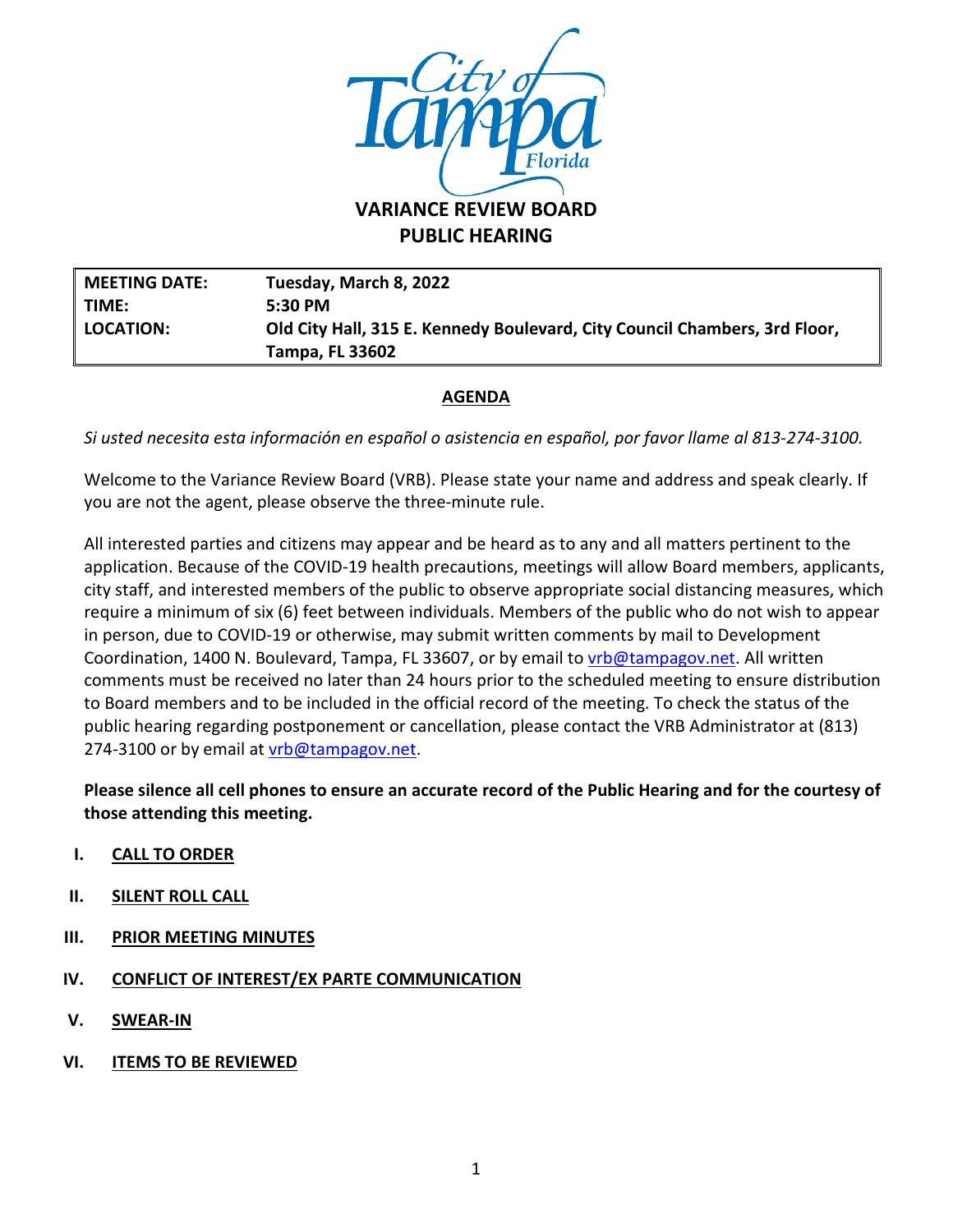| <b>VRB 21-113</b> | <b>OWNER:</b><br>AGENT:<br><b>APPLICANT:</b><br>LOCATION:<br><b>REQUEST:</b><br>PURPOSE:<br>NEIGHBORHOOD:                                                | Vladimir Stakemann Cruz<br>N/A<br>Vladimir Stakemann<br>2907 W Comanche Ave (103004-0000) RS-50<br>Reduce the eave to eave separation from 5' to 1.8' (Sec. 27-290)<br>For an existing accessory structure.<br>None                                                                                                                                                                                                                                   |
|-------------------|----------------------------------------------------------------------------------------------------------------------------------------------------------|-------------------------------------------------------------------------------------------------------------------------------------------------------------------------------------------------------------------------------------------------------------------------------------------------------------------------------------------------------------------------------------------------------------------------------------------------------|
| <b>VRB 22-14</b>  | <b>OWNER:</b><br>AGENT:<br><b>APPLICANT:</b><br>LOCATION:<br><b>REQUEST:</b><br>PURPOSE:<br>NEIGHBORHOOD:                                                | <b>Dirtt Construction LLC</b><br><b>Chris Beckwith</b><br>Lori Duvall<br>1806 E Caracas St (157055.0005) RS-60<br>Remove two grand oak trees 35" & 43" (Sec. 27-284)<br>Construct new single-family residence.<br>East Arbor Heights Neighborhood Association                                                                                                                                                                                         |
| <b>VRB 22-33</b>  | <b>OWNER:</b><br>AGENT:<br><b>APPLICANT:</b><br>LOCATION:<br><b>REQUEST:</b><br>PURPOSE:<br>NEIGHBORHOOD:                                                | <b>Isaac R And Olivia G Ruiz Carus</b><br>Ben Robinson<br>Ben Robinson<br>3102 W Oaklyn Ave (118052.0000) RS-75<br>Remove a grand tree (Sec. 27-284)<br>Construct a new garage structure.<br>Parkland Estates Civic Club, Inc., SOHO Business Alliance, Palma<br>Ceia West Neighborhood Association, Inc., Tampa Heights Civic<br>Assoc., Historic Hyde Park Neighborhood Assoc., Inc.                                                                |
| <b>VRB 21-126</b> | <b>OWNER:</b><br>AGENT:<br><b>APPLICANT:</b><br>LOCATION:<br><b>REQUEST:</b><br><b>PURPOSE:</b><br>NEIGHBORHOOD:<br>Needs to re-notice - Cannot be Heard | Paul & Kali Rabaut<br>Daniel A Perdomo<br>Daniel A Perdomo<br>2302 N Massachusetts Avenue (192065-0000) RM-16<br>Reduce rear yard setback from 15' to 4'-7", side yard setback from<br>7' to 3'-8" (Sec. 27-156) and proposed air conditioning side yard<br>setback from 3' to 0'.<br>Addition to existing accessory structure.<br>Tampa Heights Civic Assoc. Inc., One Laurel Place, THCA Land Use<br>Committee, Riverside Heights Civic Association |
| <b>VRB 22-12</b>  | <b>OWNER:</b><br>AGENT:<br><b>APPLICANT:</b><br>LOCATION:<br>REQUEST:                                                                                    | <b>Stress Free Construction LLC</b><br>Stephen Michelini<br>Stephen Michelini<br>4939 W Melrose Ave N (121124.0000) RS-100<br>Reduce front yard setback from 25' to 5.5', rear yard setback from<br>20' to 12.5' and vehicular entrance setback from 10' to 5.5' (Sec.                                                                                                                                                                                |

27-156)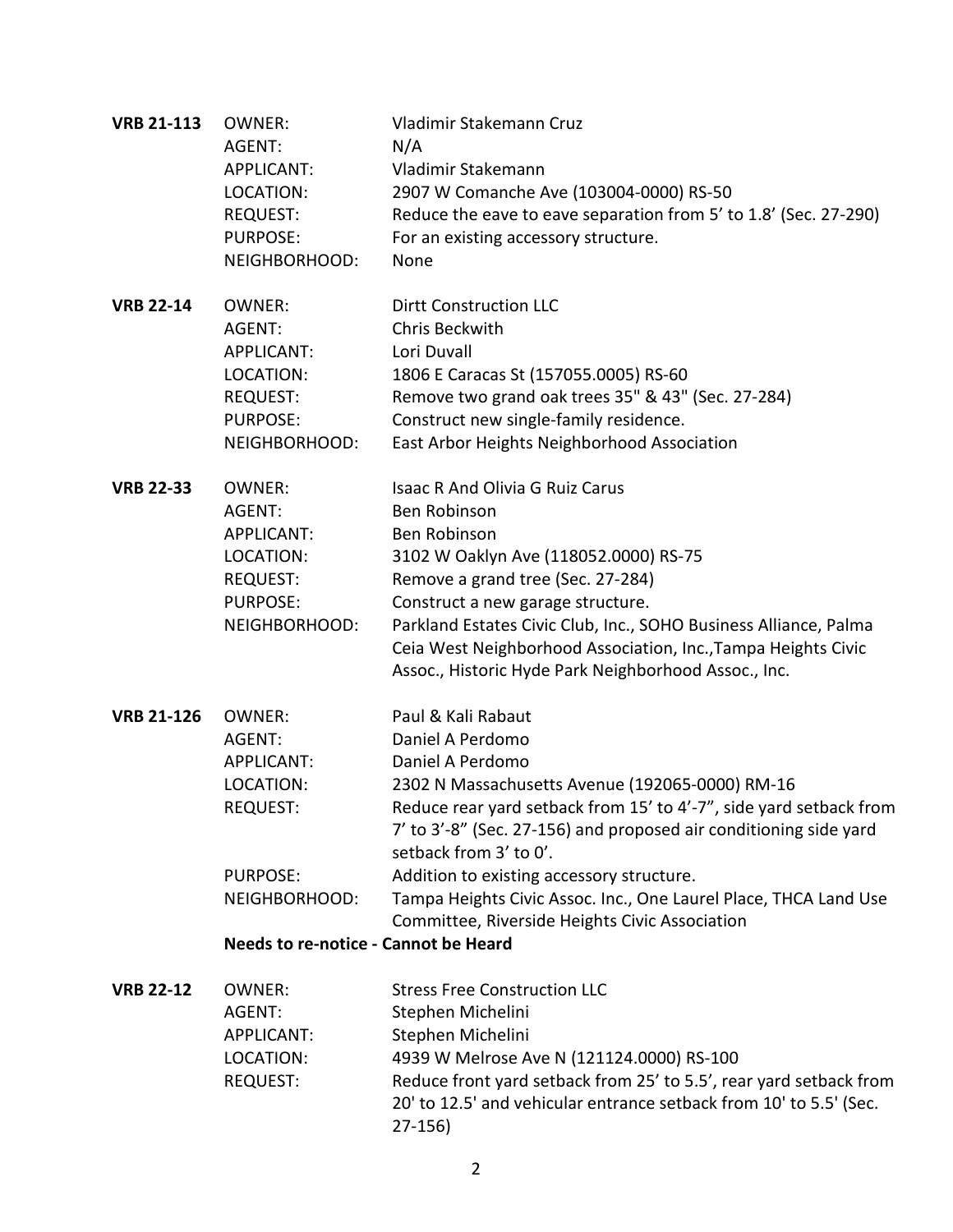|                  | <b>PURPOSE:</b><br>NEIGHBORHOOD: | Construct a new single-family residence.<br>None.            |  |  |
|------------------|----------------------------------|--------------------------------------------------------------|--|--|
| <b>VRB 22-17</b> | <b>OWNER:</b>                    | Segal And Schuh Law Group Pl Trustee                         |  |  |
|                  | AGENT:                           | Michael J Nolan                                              |  |  |
|                  | APPLICANT:                       | Sohil Merchant                                               |  |  |
|                  | LOCATION:                        | 6430 N 43rd St (152614.0000) RS-50                           |  |  |
|                  | <b>REQUEST:</b>                  | Remove 8 grand trees (Sec. 27-284)                           |  |  |
|                  | <b>PURPOSE:</b>                  | Combine the main structure and existing accessory structure. |  |  |
|                  | NEIGHBORHOOD:                    | Northeast Community Crimewatch & Civic Association.          |  |  |
|                  |                                  | <b>Incorrect Notice provided - Cannot be Heard</b>           |  |  |
| <b>VRB 22-19</b> | <b>OWNER:</b>                    | <b>Eduardo And Ana G Acosta</b>                              |  |  |
|                  | AGENT:                           | N/A                                                          |  |  |
|                  | APPLICANT:                       | <b>Eduardo And Ana G Acosta</b>                              |  |  |
|                  | LOCATION:                        | 2318 W Knollwood Pl (103795.0000) RS-60                      |  |  |
|                  | <b>REQUEST:</b>                  | Reduce side yard setback from 3' to 2.'7" and eave to eave   |  |  |
|                  |                                  | separation from 5' to 4.5" (Sec. 27-290)                     |  |  |
|                  | <b>PURPOSE:</b>                  | For an existing accessory structure.                         |  |  |
|                  | NEIGHBORHOOD:                    | None.                                                        |  |  |
| <b>VRB 22-22</b> | <b>OWNER:</b>                    | Jerry W Peebles/trustee                                      |  |  |
|                  | AGENT:                           | Keith Stanton                                                |  |  |
|                  | APPLICANT:                       | <b>Keith Stanton</b>                                         |  |  |
|                  | LOCATION:                        | 3601 S Waverly Cir (126938.0000) RS-60                       |  |  |
|                  | <b>REQUEST:</b>                  | Reduce the front yard setback from 25' to 11' and rear yard  |  |  |
|                  |                                  | setback from 20' to 6.5' (Sec. 27-156)                       |  |  |
|                  | <b>PURPOSE:</b>                  | Construct a 2-story residence                                |  |  |
|                  | NEIGHBORHOOD:                    | Bayshore Beautiful Neighborhood Assoc. Inc., Keep Bayshore   |  |  |
|                  |                                  | Beautiful Inc, 345 Bayshore Condominium Assn., Ballast Point |  |  |
|                  |                                  | Neighborhood Association, Parkland Estates Civic Club, Inc.  |  |  |
| <b>VRB 22-23</b> | <b>OWNER:</b>                    | Schminkman Inc                                               |  |  |
|                  | AGENT:                           | N/A                                                          |  |  |
|                  | APPLICANT:                       | Schminkman Inc                                               |  |  |
|                  | LOCATION:                        | 5119 W Ingraham St (138637.0000) IG                          |  |  |
|                  | <b>REQUEST:</b>                  | Reduce front yard setback from 10' to 2.2' (Sec. 27-156)     |  |  |
|                  | <b>PURPOSE:</b>                  | Maintain existing setbacks and enclose the existing porch.   |  |  |
|                  | NEIGHBORHOOD:                    | Port Tampa City Inc. Civic Assoc., Southtown Park HOA        |  |  |
| <b>VRB 22-26</b> | <b>OWNER:</b>                    | Christopher F And Julie M Swigon                             |  |  |
|                  | AGENT:                           | <b>Edward H Diaz</b>                                         |  |  |
|                  | APPLICANT:                       | Christopher F And Julie M Swigon                             |  |  |
|                  | LOCATION:                        | 501 N Matanzas Ave (168656.0000) RS-50                       |  |  |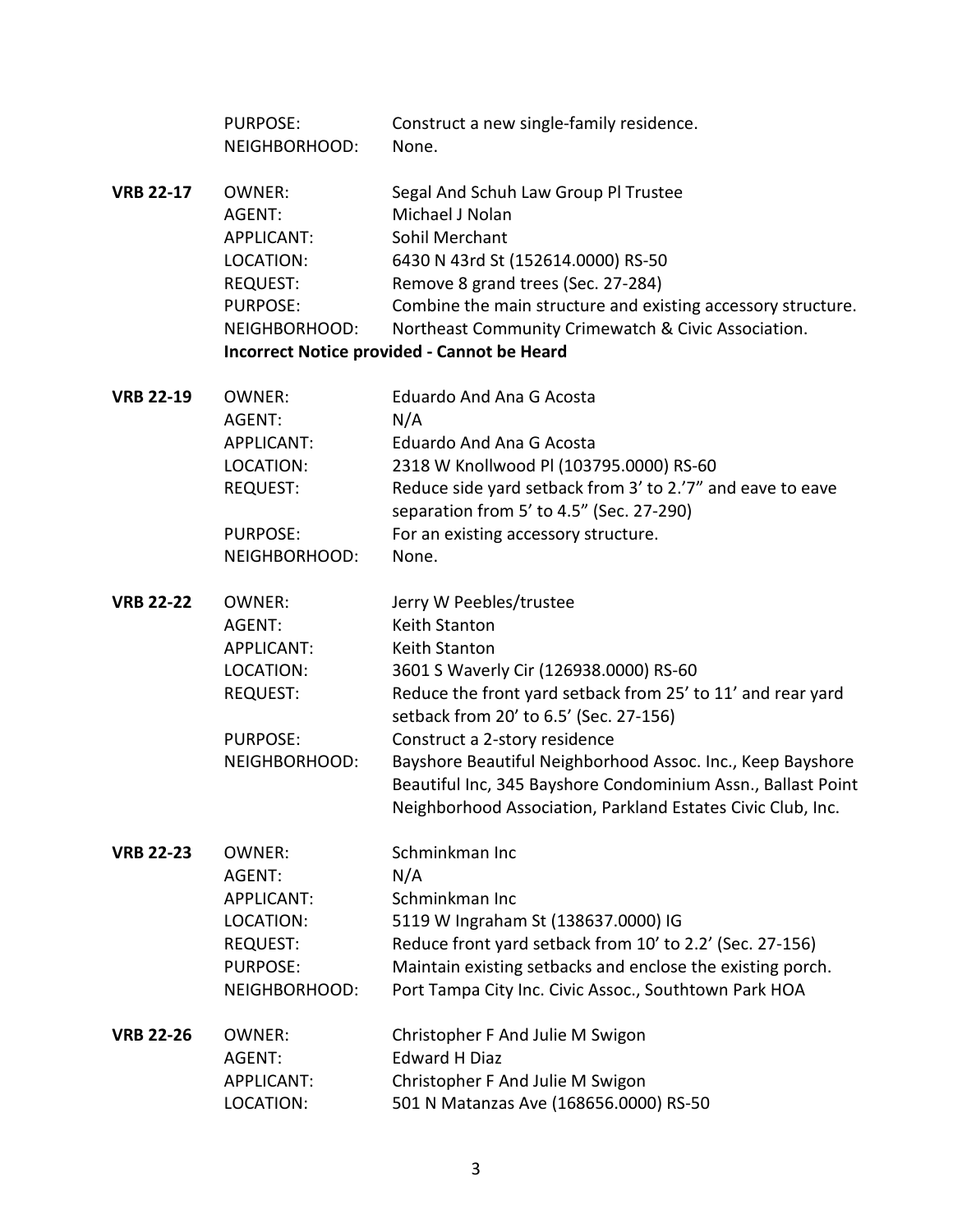|                  | <b>REQUEST:</b>                            | Reduce corner yard setback for air conditioning equipment from<br>11' to 8'. (Sec. 27-290.6)     |  |
|------------------|--------------------------------------------|--------------------------------------------------------------------------------------------------|--|
|                  | <b>PURPOSE:</b>                            | Keep air conditioning equipment in the current location.                                         |  |
|                  | NEIGHBORHOOD:                              | Oakford Park Neighborhood Association, Inc., Westshore Alliance,<br>Armory Gardens Civic Assoc., |  |
| <b>VRB 22-27</b> | <b>OWNER:</b>                              | Christopher And Stephanie Kern                                                                   |  |
|                  | AGENT:                                     | Nettie Allen                                                                                     |  |
|                  | <b>APPLICANT:</b>                          | Christopher And Stephanie Kern                                                                   |  |
|                  | LOCATION:                                  | 3224 W Harbor View Ave (127565.0000) RS-60                                                       |  |
|                  | <b>REQUEST:</b>                            | Reduce side yard setback for 5' to 2'. (Sec. 27-290)                                             |  |
|                  | PURPOSE:                                   | Construct a pool enclosure.                                                                      |  |
|                  | NEIGHBORHOOD:                              | Bayshore Beautiful Neighborhood Assoc. Inc., Keep Bayshore                                       |  |
|                  |                                            | Beautiful Inc, 345 Bayshore Condominium Assn., Ballast Point                                     |  |
|                  |                                            | Neighborhood Association, Parkland Estates Civic Club, Inc.                                      |  |
| <b>VRB 22-28</b> | <b>OWNER:</b>                              | David Fouad Tadrus And Cori Anne Tadrus                                                          |  |
|                  | AGENT:                                     | <b>Shalom Halfon</b>                                                                             |  |
|                  | <b>APPLICANT:</b>                          | David Fouad Tadrus And Cori Anne Tadrus                                                          |  |
|                  | LOCATION:                                  | 1611 S Arrawana Ave (118583.0000) RS-50                                                          |  |
|                  | <b>REQUEST:</b>                            | Reduce west side setback from 7' to 4.1' (Sec. 27-156)                                           |  |
|                  | PURPOSE:                                   | Construct an addition to an existing single-family residence.                                    |  |
|                  | NEIGHBORHOOD:                              | Palma Ceia Neighborhood Association, Inc., Bayshore Gardens                                      |  |
|                  |                                            | Neighborhood Assoc. Inc., Palma Ceia West Neighborhood                                           |  |
|                  |                                            | Association, Inc., Parkland Estates Civic Club, Inc.,                                            |  |
|                  | <b>Continued from February VRB hearing</b> |                                                                                                  |  |
| <b>VRB 22-39</b> | <b>OWNER:</b>                              | Westshore Mob Llc                                                                                |  |
|                  | AGENT:                                     | David M Mechanik                                                                                 |  |
|                  | APPLICANT:                                 | <b>Westshore Mob Llc</b>                                                                         |  |
|                  | LOCATION:                                  | 5016 W Cypress St (112726.0000) M-AP-1 & M-AP-3                                                  |  |
|                  | <b>REQUEST:</b>                            | Reduce required parking from 382 spaces to 325 spaces (Sec. 27-<br>283)                          |  |
|                  | <b>PURPOSE:</b>                            | For an existing medical office building.                                                         |  |
|                  | NEIGHBORHOOD:                              | None.                                                                                            |  |

# **VII. WITHDRAWN CASES**

## **VIII. ADJOURNMENT**